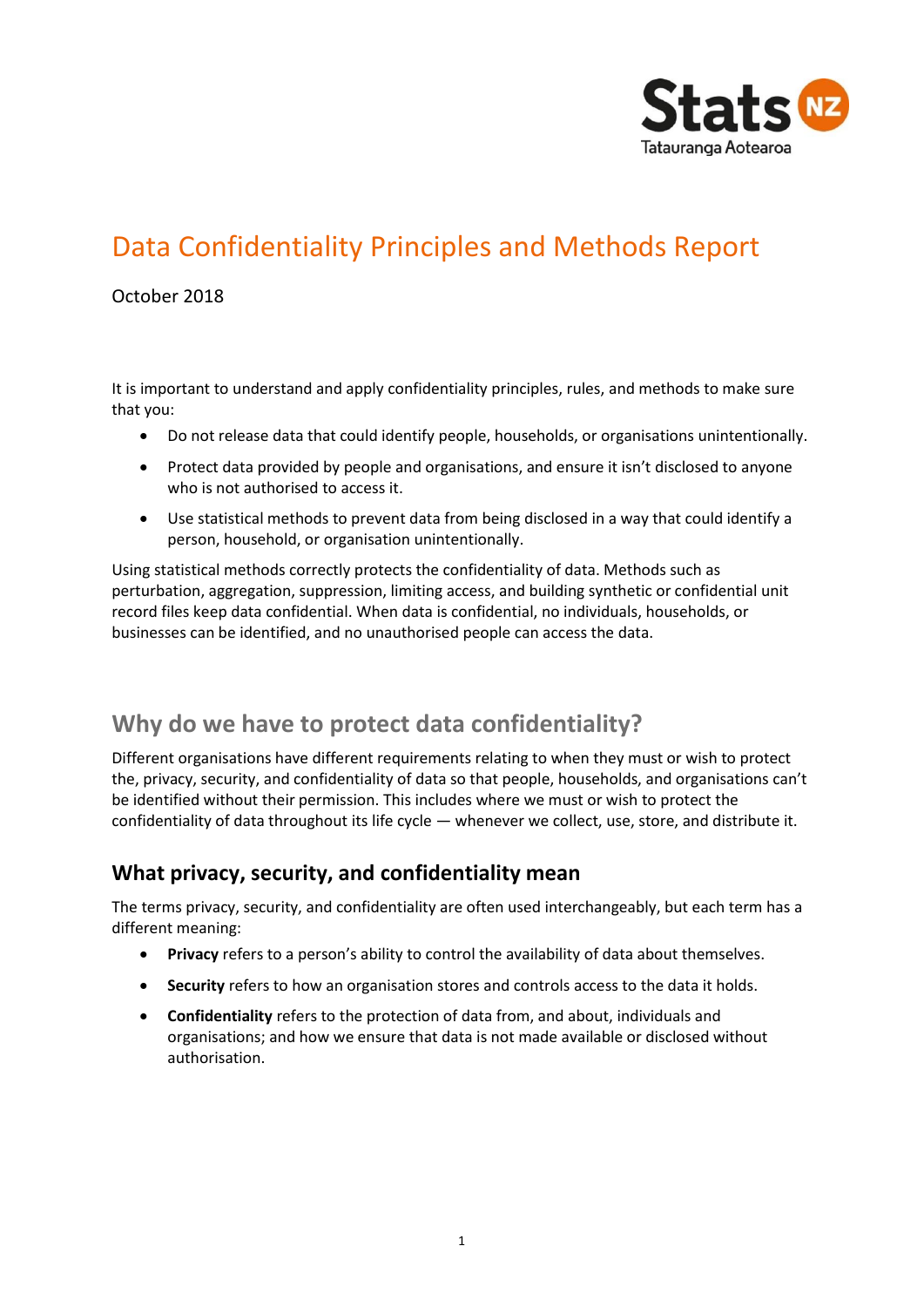# Degrees of identification in data

What do statisticians, data scientists and data analysts mean when they talk about confidentiality? How does identifiable data differ from de-identified or confidentialised information? Data identifiability is not binary. Data lies on a spectrum with multiple shades of identifiability. This is a primer on how to distinguish different categories of data in the NZ context.



## **Why it is important to protect data confidentiality**

New Zealand businesses, institutions, and organisations rely on high-quality, timely, and accurate data for planning, research, and information. Good data helps New Zealand grow and prosper.

The [New Zealand Data and Information Management Principles](https://www.ict.govt.nz/guidance-and-resources/open-government/new-zealand-data-and-information-management-principles/) mandate that government data and information should be open, readily available, well managed, reasonably priced and reusable unless there are necessary reasons for its protection. These principles include:

*"Open: Data and information held by government should be open for public access unless grounds for refusal or limitations exist under the Official Information Act or other government policy. In such cases they should be protected.*

*Protected: Personal, confidential and classified data and information are protected."*

### **Data collection depends on goodwill and trust**

Much of the data collected in New Zealand is about individual people, households, businesses, and organisations — including sensitive personal and commercial data. Data gatherers and users depend on the personal and commercial trust and goodwill of the people they collect data from. Maintaining confidentiality is crucial to the New Zealand data system.

### **Data confidentiality is often a legal requirement**

You're often required by law to keep data confidential. If you provide data to an unauthorised user, or provide identifiable information without consent, you may be breaking the law. If the information becomes public, the implications are more serious.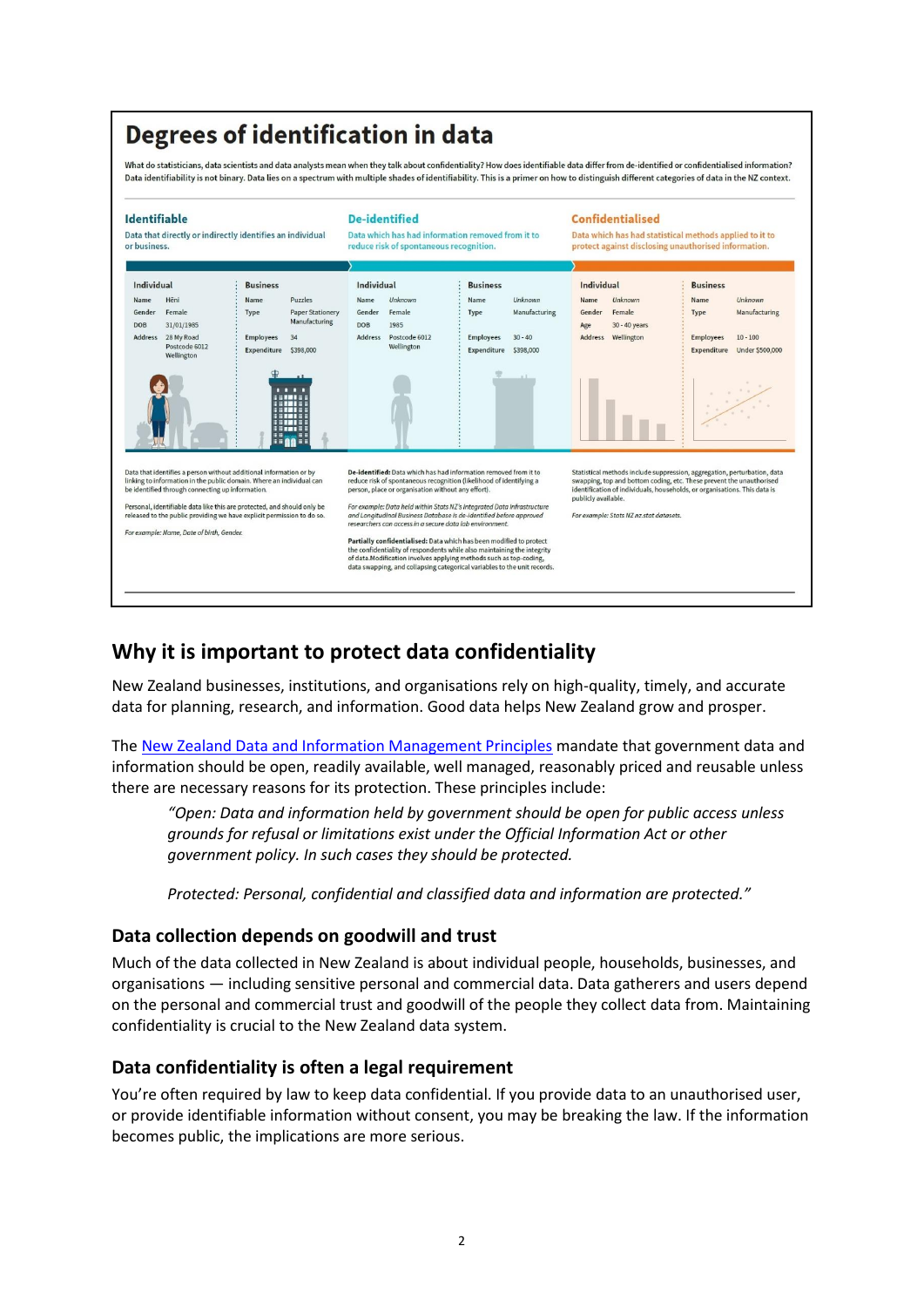## **What are the principles, laws, and ethics that govern data confidentiality?**

Ways of keeping data confidentiality are governed by principles, laws, and ethics.

## **Principles for managing data confidentiality**

Principles and legislative requirements underpin the policies, standards and guidelines for data confidentiality. For example, Stats NZ's [Microdata output guide](http://archive.stats.govt.nz/tools_and_services/microdata-access/data-lab/microdata-output-guide.aspx) describes the methods and rules researchers must use to confidentialise output produced from Stats NZ's microdata. The methods and rules are based on legislative requirements and four principles:

- **Utility** Ensure data outputs are as rich, detailed, and unmodified as possible.
- **Safety** Manage the risk of identifiable information being disclosed, down to the level required by law, ethical obligations, and the preservation of trust.
- **Simplicity** Make rules as simple to apply and check as possible.
- **Consistency** Aim for maximum consistency across outputs released over different channels, and across similar outputs from different sources of data.

Other sets of principles that are relevant to data confidentiality include:

- [Open Data Charter 2015](https://opendatacharter.net/principles/) guides best practice for making data open [\(adopted by the NZ](https://www.beehive.govt.nz/release/new-zealand-adopts-international-open-data-charter-0)  [Government, March 2018\)](https://www.beehive.govt.nz/release/new-zealand-adopts-international-open-data-charter-0)
- [New Zealand Data and Information Management Principles 2011](https://www.ict.govt.nz/guidance-and-resources/open-government/new-zealand-data-and-information-management-principles/) guides the management of data and information that the government holds on behalf of the public (agreed to in NZ [Cabinet Minute \(11\) 29/12, August 2011\)](https://www.ict.govt.nz/assets/Uploads/Documents/CAB-Min-8-August-2011.pdf).

## **Data confidentiality required by law**

Data users must comply with relevant legislation. Legislation with specific requirements about keeping data confidential include:

- Privacy Act 1993
- Official Information Act 1982
- Statistics Act 1975.

You may also need to comply with other legislative requirements when using specific types of data. For example, the Tax Administration Act 1994 sets out requirements for protecting tax data and the [Health Information Privacy Code 1994](https://www.privacy.org.nz/the-privacy-act-and-codes/codes-of-practice/health-information-privacy-code-1994/) sets out rules for collecting, managing and using health information.

## **Ethics influence the protection of data**

An integral feature of any government data system is that it is underpinned by ethical principles, to ensure responsible data use and prevent harmful outcomes. Respect for people is about recognising the people behind the data and the interests of individuals and groups in how data is used.

Protecting confidentiality of data is an important way of showing respect for people. Whenever you release data you must take extra care with data that is personally or commercially sensitive.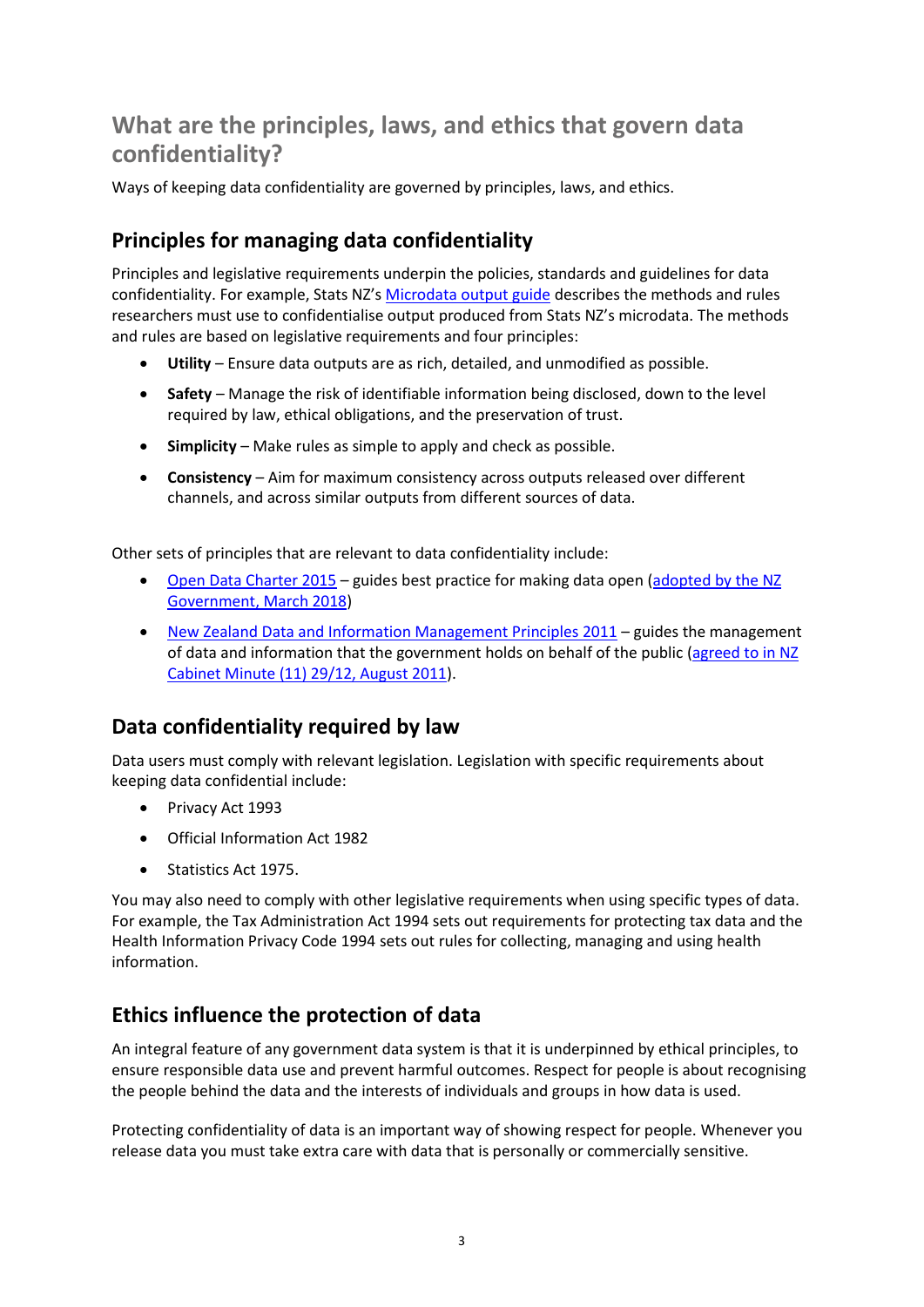Among the principles in the Internatio[nal Statistical Institute's Declaration on Professional Ethics](https://www.isi-web.org/index.php/news-from-isi/34-professional-ethics/296-declarationprofessionalethics-2010uk) are that, when statisticians produce statistics, they must guard privileged information, and protect the interests of individuals and organisations.

Government agencies and other producers of official statistics are also guided by the [United Nations](https://unstats.un.org/unsd/dnss/gp/Implementation_Guidelines_FINAL_without_edit.pdf)  [Fundamental Principles for Official Statistics:](https://unstats.un.org/unsd/dnss/gp/Implementation_Guidelines_FINAL_without_edit.pdf)

*"… it is the utmost concern of official statistics, to secure the privacy of data providers (like households or enterprises) by assuring that no data is published that might be related to an identifiable person or business."* 

Protecting personal identifying information and preserving security of any output is emphasised in th[e Principles for safe and effective use of data and analytics](https://www.stats.govt.nz/assets/Uploads/Data-leadership-fact-sheets/Principles-safe-and-effective-data-and-analytics-May-2018.pdf) developed by the Chief Government Data Steward and the Privacy Commissioner.

Other ethical guidelines will be relevant for specific types of research. For example, the [National](https://neac.health.govt.nz/publications-and-resources/neac-publications/streamlined-ethical-guidelines-health-and-disability)  [Ethics Advisory Committee's Ethical Guidelines for Observational Studies](https://neac.health.govt.nz/publications-and-resources/neac-publications/streamlined-ethical-guidelines-health-and-disability) covers research using health data.

## **What are the methods used to keep data confidential?**

It is essential to use confidentiality methods to protect individually identifiable information in microdata. You may also need to use them to protect larger datasets and data outputs.

Whenever we release data  $-$  to the public, a researcher, or any other kind of data user  $-$  we must make sure its confidentiality is appropriately protected.

We protect confidentiality by ensuring that details about individual people, households, businesses, or organisations are not identifiable, and cannot be deduced. Details must not be identifiable in the raw data, published statistics, or the data output users create.

Often you can release individually identifiable details, where you need to, provided you have received written authorisation from the individual to do so.

### **Use statistical methods to protect microdata and larger sets of data**

Unit record data and summary data — called microdata — is especially likely to be identifiable, as it is records of individual people, households, businesses, or organisations.

Statistical data that will be published needs to be organised in a way that prevents any individual details from being identified.

## **Use these statistical methods for protecting the confidentiality of data**

To protect the confidentiality of microdata  $-$  and where necessary, larger datasets  $-$  you can use one or more of these statistical methods:

- Perturbation adding random noise to data outputs.
- Aggregation combining and/or simplifying data outputs.
- Suppression not reporting some data outputs.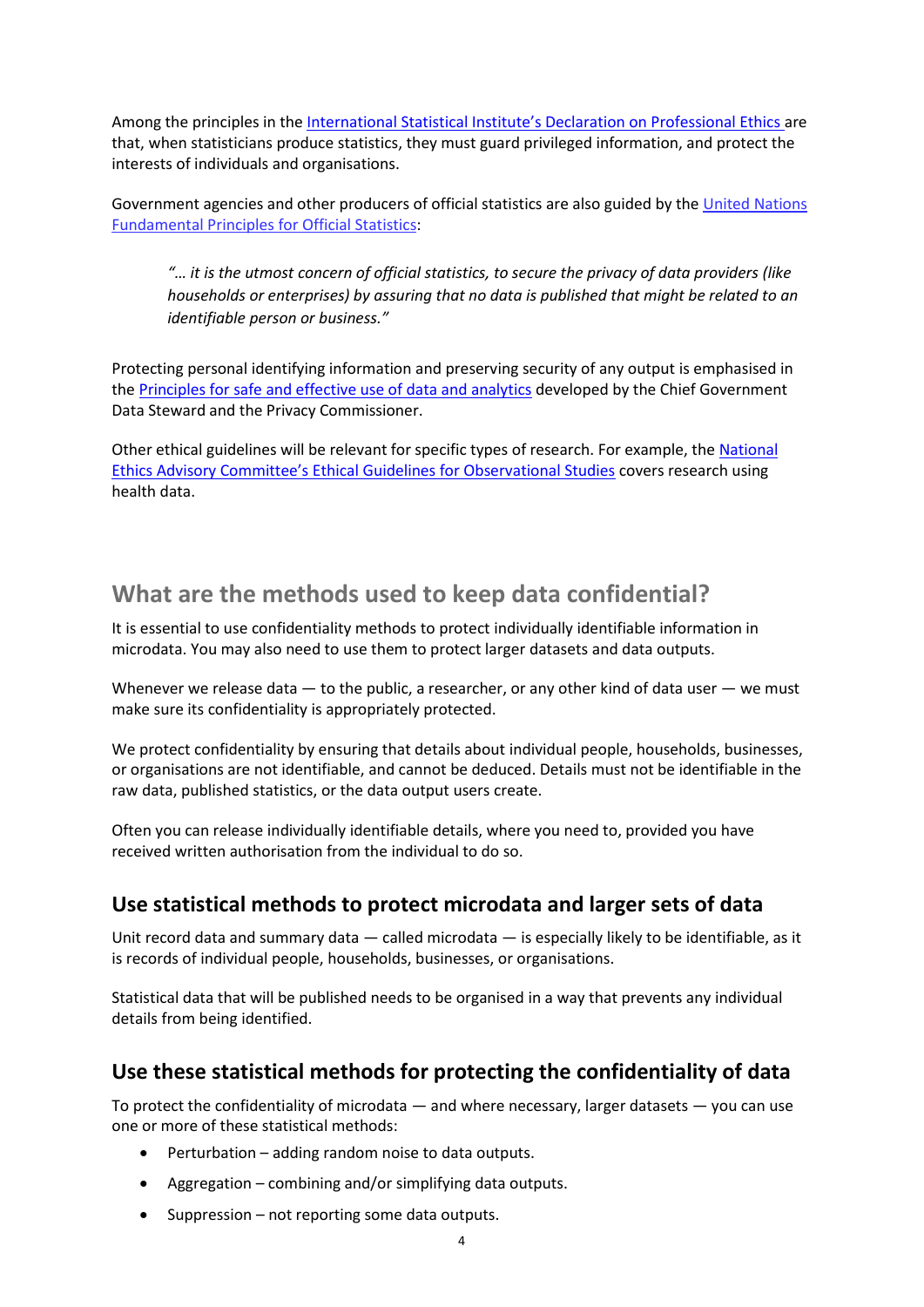- Limiting data access putting conditions and/or limits on access to data.
- Synthesizing synthetic unit record files (SURFs) and confidential unit record files (CURFs) for general publication. These use a combination of perturbation, aggregation, suppression, and modelling until the data is confidential, but is also still a sufficiently accurate summary of the data to fulfil data users' needs.

### **Review your confidentiality methods regularly**

Review your confidentiality business rules, methods, and processes regularly – at least every three to five years. You need to ensure that new technology, or the public availability of additional data, has not increased the risk of disclosure. Introduce new measures for protecting confidentiality if you need to.

### **What to do if there is a data breach**

Even with protection in place, there is always a risk of disclosing identifiable data. A data breach or disclosure breach happens when data is released that identifies a person, household, business, or organisation.

You must acknowledge that there is always a risk of a data breach happening. The Office of the Privacy Commissioner's [Data Safety Toolkit](https://www.privacy.org.nz/data-breaches/data-safety-toolkit/) has guidelines on remedying, managing, and mitigating data breaches.

## **How can we use perturbation to protect confidentiality?**

Perturbation – adding random noise to data – is a widely used data confidentiality method. Perturbation works by adding a random value to the data, to mask the data. This is called adding 'random noise'.

Perturbation is a best-practice method. It is used by Stats NZ and by many international statistical agencies, including the US Census Bureau and the Australian Bureau of Statistics.

### **Use a coordinated approach to count and magnitude tables**

A count measures the number of individuals whose confidentiality is being protected.

A count magnitude (or value magnitude) measures a sum of counts (or sum of values) relating to the individual data you are protecting.

For instance:

- the human population in an area is a count
- how many television sets a population owns is a count magnitude
- how much they earn is a value magnitude.

Also:

- the number of businesses in an area is a count
- how many employees they employ is a count magnitude
- how much profit they make is a value magnitude.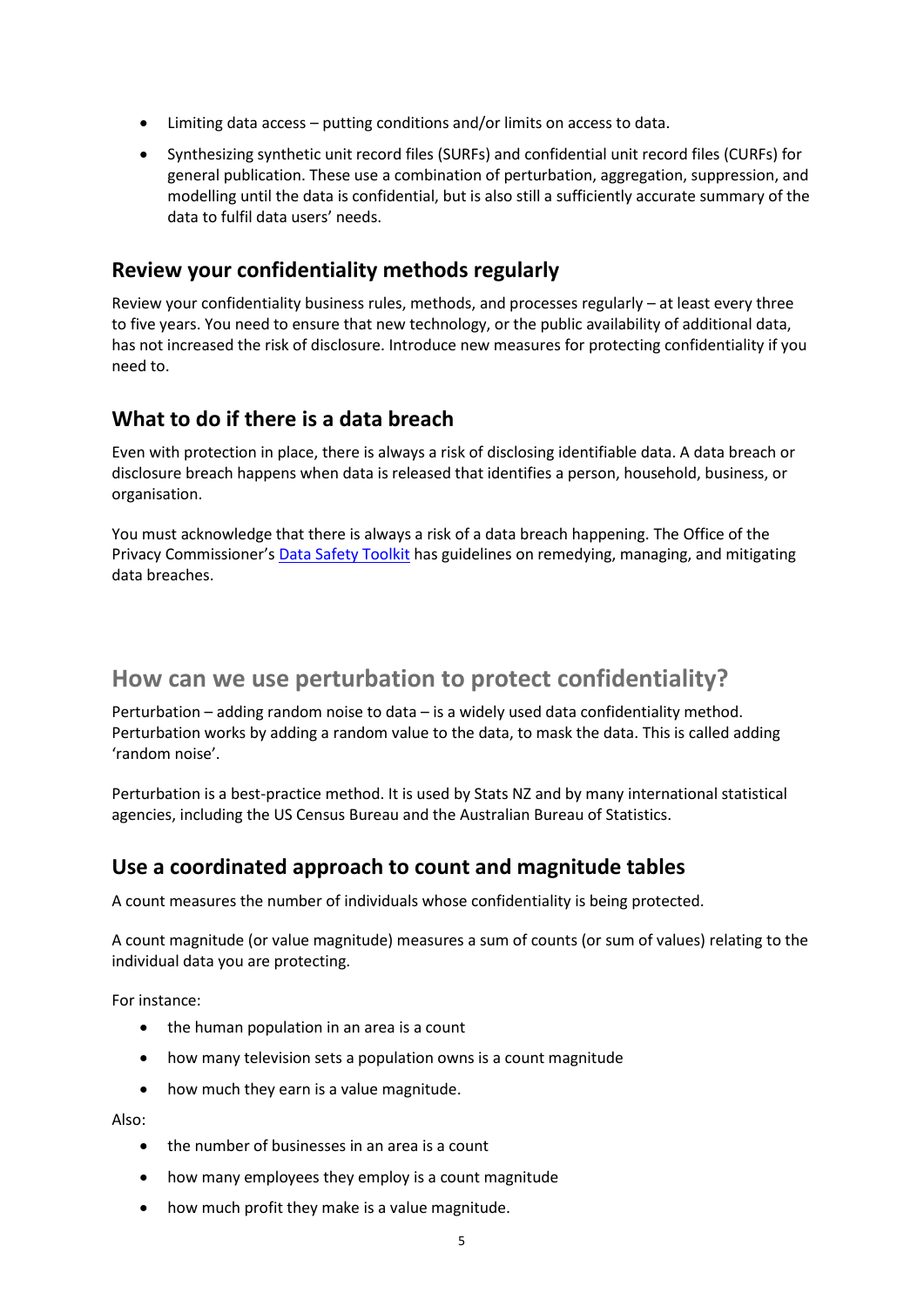Stats NZ has developed a method which perturbs both count and magnitude tables: the Noised Counts and Magnitudes (NCM) method. NCM is part of Stats NZ's development of an Automated Confidentiality Service (ACS). The ACS includes software, applications, and expertise to help users automatically apply confidentiality methods and produce consistent results.

In the NCM method, each individual data record is assigned a uniformly distributed random number. These random numbers are fixed across time, to ensure the same degree of perturbation is applied to the individual over time.

#### **How to perturb counts**

For count tables, random numbers generate a new random number for units grouped together in a cell. This is the basis for Fixed Random Rounding to base 3 (FRR3). It ensures the same group of individuals will always be rounded the same way in related tables.

In FRR3, you randomly round counts to base 3.

- Counts that are already multiples of three are left unchanged.
- Those not a multiple of three, you round to the nearest multiple of three two-thirds of the time, or the next nearest multiple of three one-third of the time.



For example, a four will be rounded to either a three (2/3 likelihood) or a six (1/3 likelihood). This is to disguise small counts. But since all table data are rounded consistently, they are protected against both:

• differencing attacks, where closely related results might be subtracted from each other to discover underlying small counts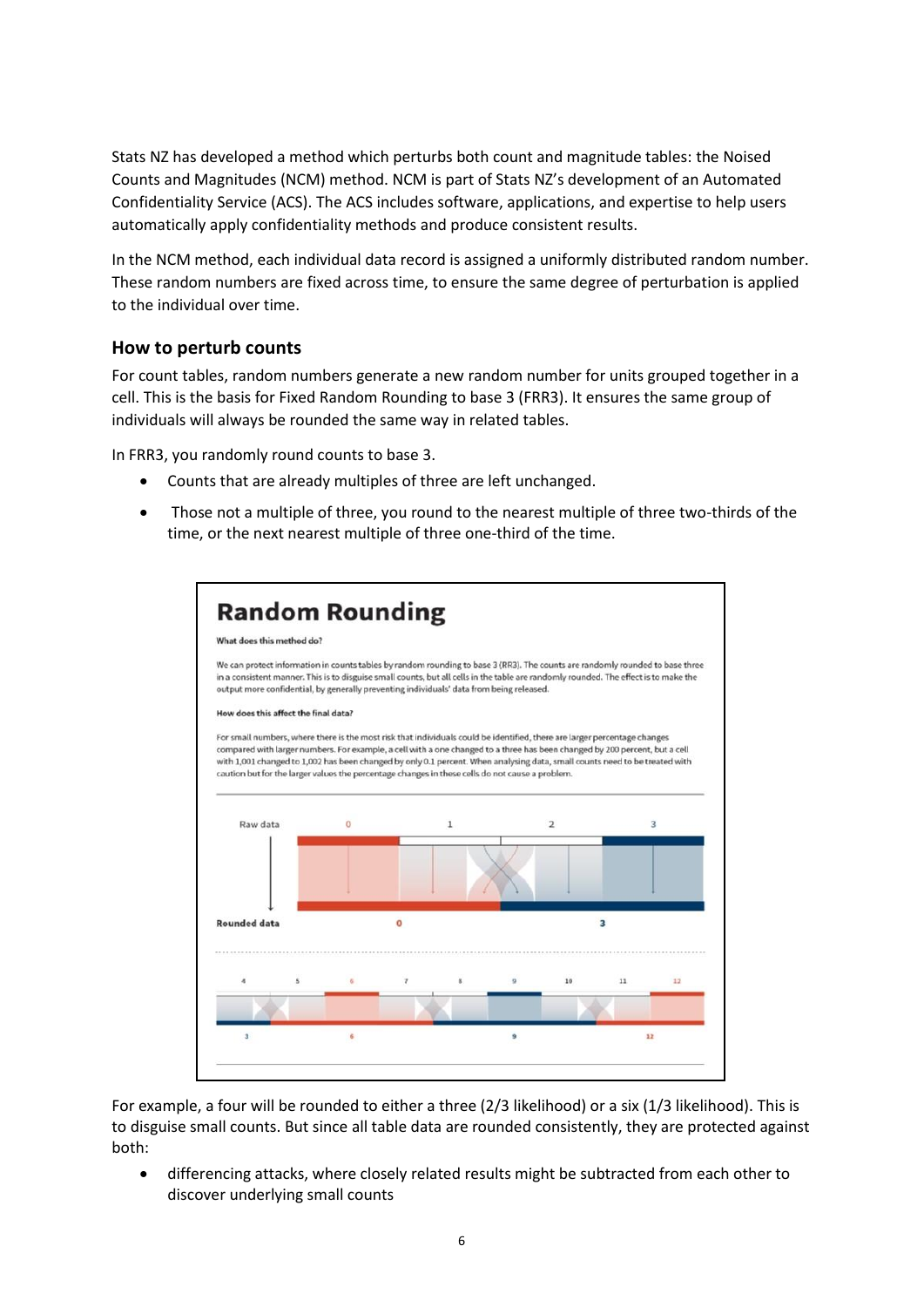• Monte Carlo attacks, where attacks are run again and again, to discover the underlying raw numbers based on the distributions of results.

#### **Perturbation of magnitudes**

Use an n% 'noise multiplier' to generate magnitude tables.

The noise protects sensitive data where there is a disclosure risk but cancels itself out in larger collections of data.

Individual values are protected by at least +/- n% for the most vulnerable data.

## **How can we use aggregation to protect confidentiality?**

Aggregation involves grouping categories together. You avoid disclosure by combining columns or rows into one new group. You combine or simplify data outputs. This reduces the amount of data available about individuals.

### **Striking a balance between releasing data and saving labour**

In the long run, aggregation is effective for striking a balance between releasing as much data as possible and limiting the work involved in producing tables.

Aggregation is useful when there are many cells with small numbers. By collapsing categories or combining data cells, you remove much of the sensitivity in the table.

You need subject matter knowledge to use this method. You need to know which values in the data are important for your data users, and how values have been aggregated in the past, so you can apply aggregation consistently.

Aggregation lowers the amount of detail in the final output data. You need to ensure that the resulting dataset is still useful for your users.

### **Good data classifications and standards make aggregation easier**

To maximise flexibility, code data at the lowest level of the classification possible.

Make sure that your data classifications and standards are relevant to your customer's needs.

Classifications and standards should:

- have an underlying conceptual basis
- fit within a statistical framework which is intuitive and easy to understand, navigate, and apply
- be internationally comparable when you need to compare data across countries
- be stable and comparable over time (balanced with the need to update classifications from time to time).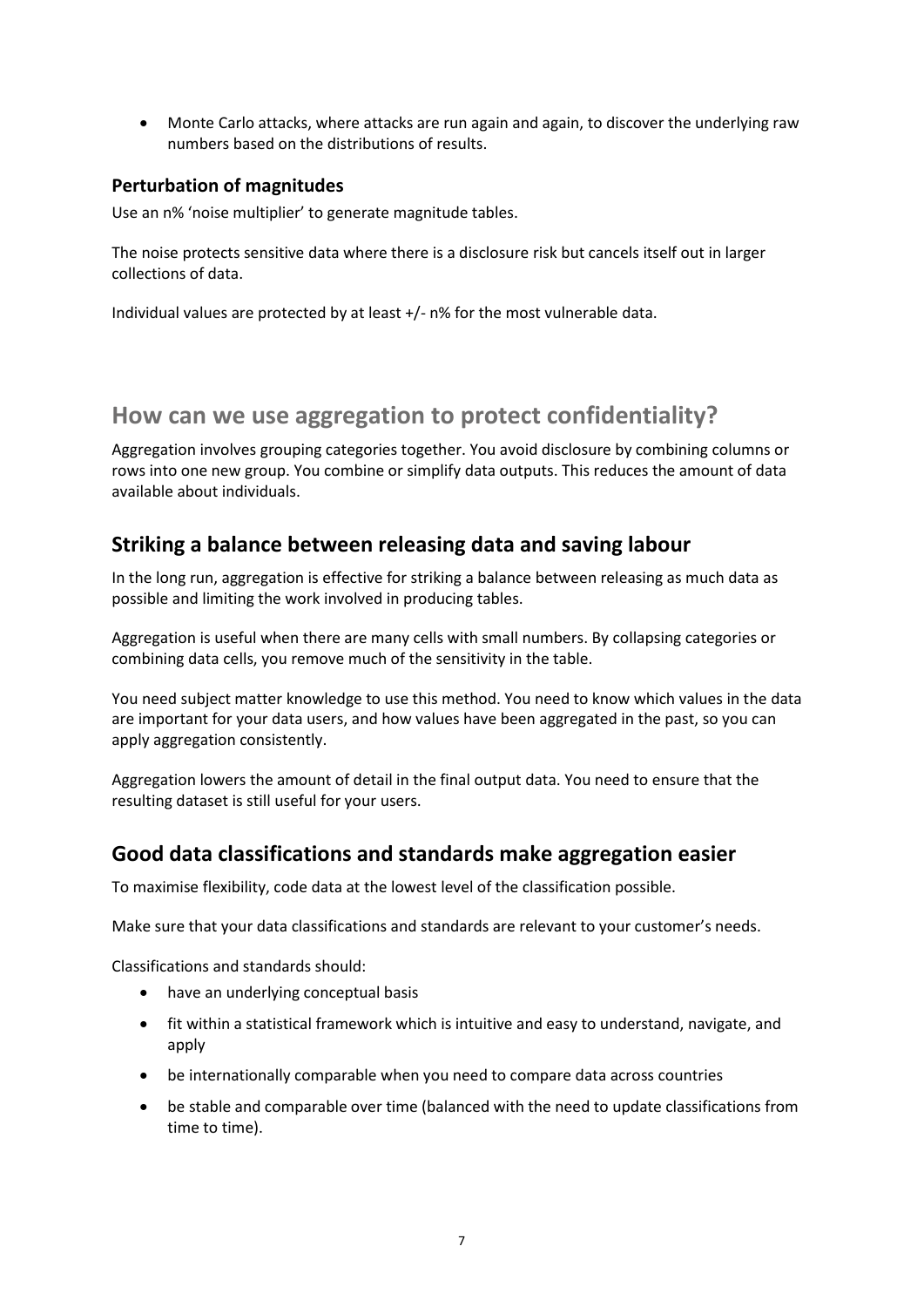Classifications and standards must be unambiguous, exhaustive, and mutually exclusive:

- **unambiguous** observations can be clearly classified into a certain group based on defined classification principles and criteria
- **exhaustive** all cases of the observation data can be classified
- **exclusive** groups are clearly defined so data can't be classified into more than one group.

Classifications and standards must be systematic and operationally feasible. To achieve this:

- classify observations consistently using agreed criteria
- define concepts and variables related to the classification
- make sure unspecified or residual groups like 'not elsewhere classified' contain few cases. If the size of the residual group grows considerably, you need to revise the classification system
- to minimise bias in the data, use automated processes and methods, such as coding tools (where practical)
- ensure classifications are hierarchical, with a main group level which you break down further into lower classification levels.

Use a common collapsing strategy for aggregations. Give classifications names that reflect both the most detailed and the collapsed levels.

## **How can we use suppression to protect data confidentiality?**

When you suppress data, you do not report selected data. Suppression is removing data from an output that reveals individualised information.

### **Suppress data by not reporting some data outputs**

If a data value reveals too much data about a person, household, or business, you can remove the data value from the output by *suppressing*. You replace its number value with another value, such as an empty space, a zero, or a character like 'S' or 'C'. This is *primary suppression*.

But if you decide a data value is at risk, suppressing only that value is not enough. If you give subtotals or marginal totals, it is still possible to determine the suppressed cell's actual value. You need to suppress other data values too, to protect the primary data value. Suppressing these other data values, in the same way, is *secondary suppression*.

You need to suppress other cells, so the value of the cell you first suppressed can't be determined. To suppress the fewest cells possible, complete a square of suppressions:

 $2<sup>N</sup>$  total suppressions for an N dimensional table (for example,  $2<sup>2</sup>$  = 4 total suppressions for a 2-dimensional table).

#### **Using secondary suppression**

Secondary suppression is often not an easy task. To do it, you need:

- your criteria for performing secondary suppression (for example, minimising data loss, or sticking with previous cell suppression – refer to the criteria listed below)
- methods for identifying the best suppression pattern.

Use these criteria to decide how to apply secondary suppression.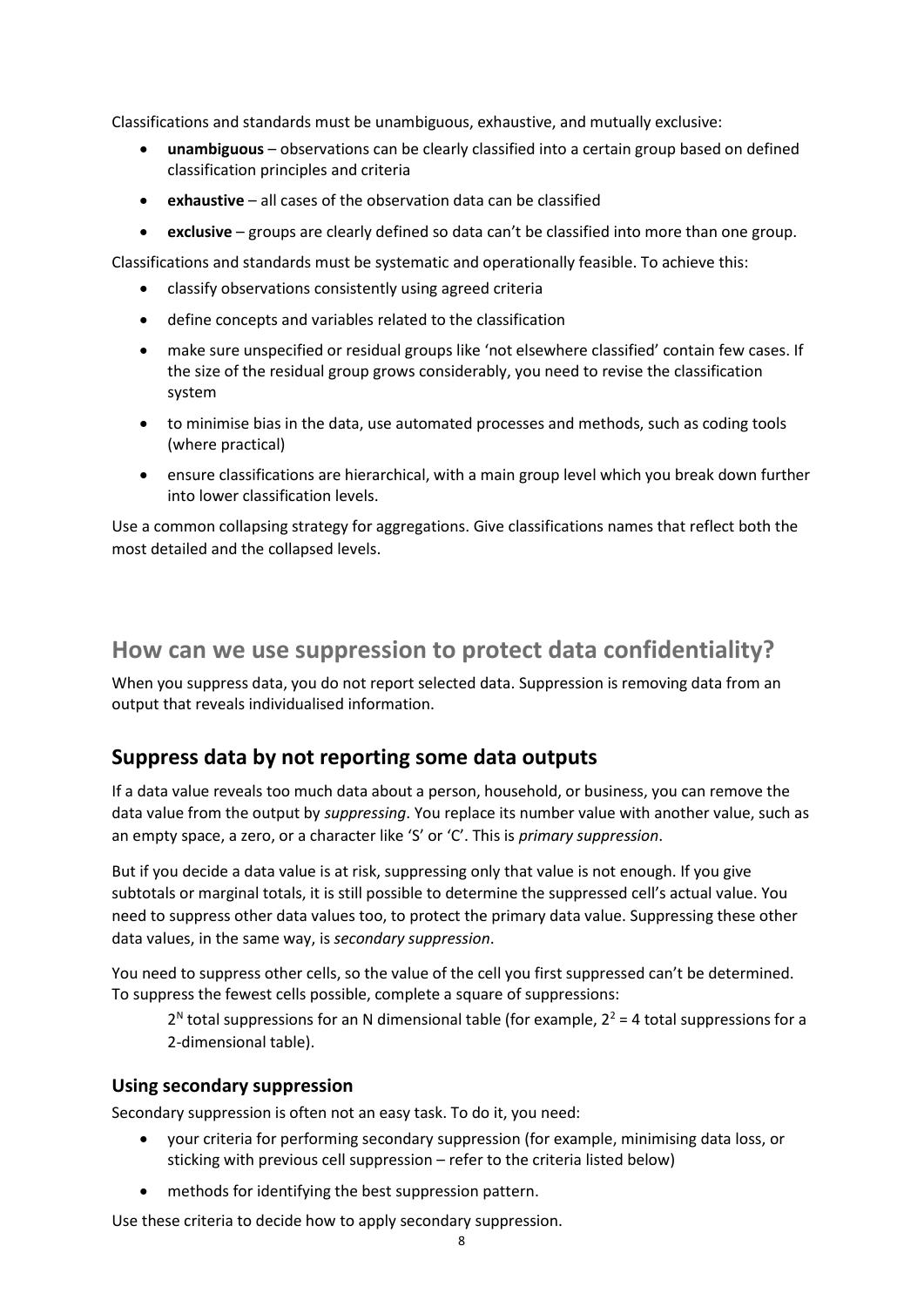#### **Historical criteria**

It is important to keep track of your publication history of primary and secondary suppressions, and to take care not to disclose data where you change which cells are suppressed, over time. Changing previous cell suppression trends might cause either:

- a disclosure for the normally suppressed cell
- a problem for another cell that is now suppressed.

#### **Cost function criteria**

You might want to:

- suppress cells that have small values (but do not suppress cells containing zeros)
- suppress a minimum number of cells
- minimise the number of values you suppress.

#### **Availability criteria**

You might need to publish certain cells for statistical information reasons, so you cannot use them for secondary cell suppression; this might give you problems finding enough, or appropriate, cells to suppress.

To test if a suppression pattern is effective enough, make sure that in each row or column you suppress, there are at least two suppressions. For a 2-way table, each suppression should be the corner of a square or rectangle of suppressions.

#### **Use an automated tool for suppression**

Primary and secondary suppression can be a time-consuming manual process. Some automated tools to help include *Tau-ARGUS*, *G-Confid*, and *sdcTable*.

## **How can we limit access to data to protect confidentiality?**

Unit record datasets that contain information about specific people, households, and organisations (microdata) are most likely to reveal identifiable information. Protect confidentiality by imposing strict limitations on access to it.

### **Put conditions around the access to sensitive data**

Only grant access to microdata to researchers who state the statistical purposes for wanting access.

Where you approve access, consider drawing up a legally binding contract to control access to the data.

### **Follow Stats NZ's best practice principles for data access**

Stats NZ assesses research proposals to access microdata using the following principles:

- access to microdata must be for statistical purposes and/or bona fide research purposes
- access to microdata must be consistent with relevant legislation
- access to microdata is at the discretion of the data custodian
- access to microdata must protect respondents' confidentiality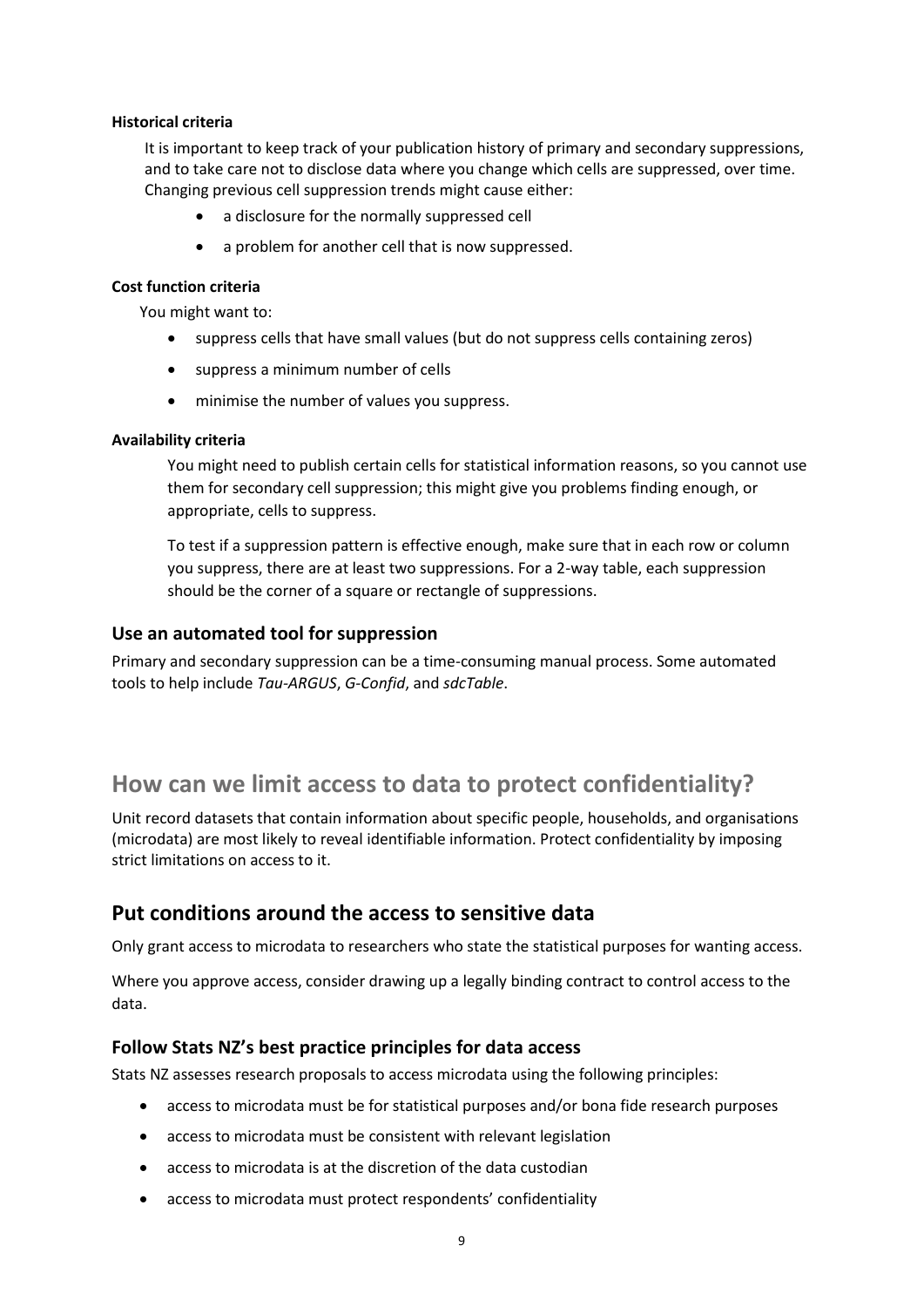- access to microdata must not adversely affect data collection
- decisions on requests for access to microdata will be provided through transparent processes.

Sometimes, negotiations for researcher access involve multiple data custodians. Each custodian should consider and grant access individually.

When you consider granting access to data, also consider the Privacy Act. The Act governs the use of data beyond the purpose for which it was originally collected.

In some situations, you may need to consult the Privacy Commissioner. For example, you may have a case where a legal provision parallels or constrains the relevant legislation. Or the privacy implications of the research may not be clear.

### **The 'five safes' framework**

At Stats NZ, microdata researchers operate within the 'five safes' framework. We only grant access to microdata if all the following conditions are met:

- **safe people** researchers can be trusted to use the data appropriately and follow procedures
- **safe projects** the project has a statistical purpose and is in the public interest
- **safe settings** security arrangements prevent unauthorised access to the data
- **safe data** identifiers are removed before data is made available
- **safe output** the statistical results produced do not contain any results that disclose individually identifiable information.



### **The microdata output guide goes into more detail**

The [Microdata output guide](http://archive.stats.govt.nz/tools_and_services/microdata-access/data-lab/microdata-output-guide.aspx) is Stats NZ's best-practice guide for ensuring confidentiality in outputs from microdata. It covers how to use the statistical methods in greater detail, with examples.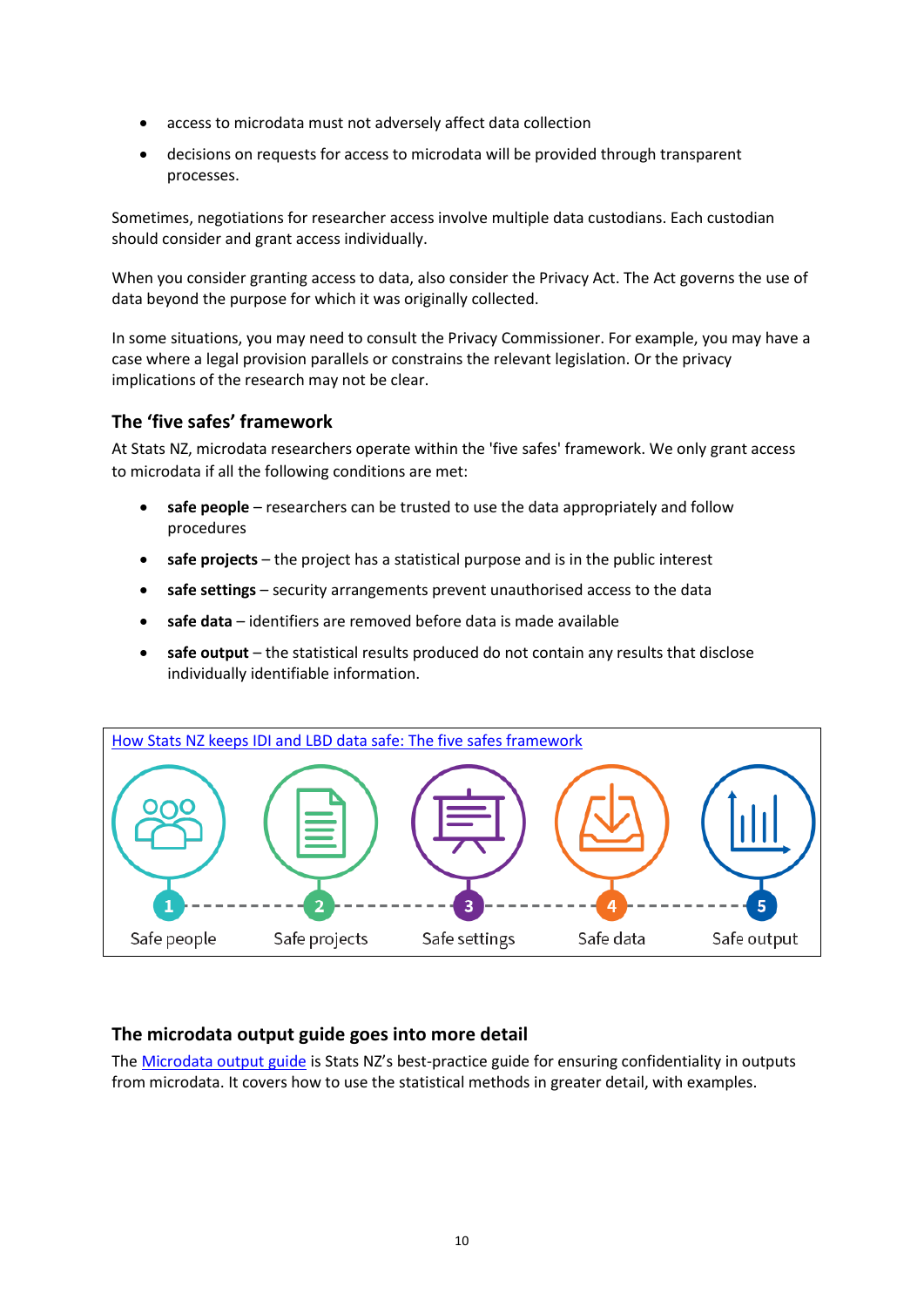## **How can we build synthetic and confidential unit record files to support the general publication of microdata?**

You can publish open microdata once its confidentiality is protected. You use statistical methods to prepare synthetic unit record files (SURFs) and confidential unit record files (CURFs) that are suitable for general publication.

You use the methods of perturbation, aggregation, and suppression to process microdata so individual people, households, businesses, and organisations cannot be identified.

## **Overseas precedents for publishing open microdata**

Publishing CURFs is done overseas, for example, the Integrated Public Use Microdata Series (IPUMS) published by the US Census Data for Social, Economic and Health Research. Open government initiatives have pioneered the release of CURFS, rather than national statistics organisations.

## **Building confidential unit record files (CURFs) for general publication as open microdata**

You build CURFs by perturbing, aggregating, and supressing microdata, until the data no longer discloses identifiable information about individuals, but is also still an accurate enough summary estimate of the data to meet the customers' needs.

## **The role of synthetic data in CURFs**

When you create CURFs, you may confidentialise data by replacing the real data with data you have processed or modelled. Lightly confidentialised CURFs are called partly synthetic data. Heavily confidentialised CURFs are called fully synthetic data, or SURFs.

## **Creating CURFs and SURFs requires expertise and resources**

Creating CURFs and SURFS is challenging and requires technical expertise. Research continues into how to automate the work. Current techniques can quantify the confidentiality importance of each variable and mitigate the risk for each variable. You can use k-anonymity testing, and Special Unique Detection Algorithms (SUDA), within automated tools like *sdcMicro*.

## **The trade-off between confidentiality and utility**

Often, the more heavily you confidentialise a record, the less useful it is to your customers or endusers. You need to strike a balance between confidentiality and usefulness.

If you cannot ensure data is confidential, you may need to withhold it.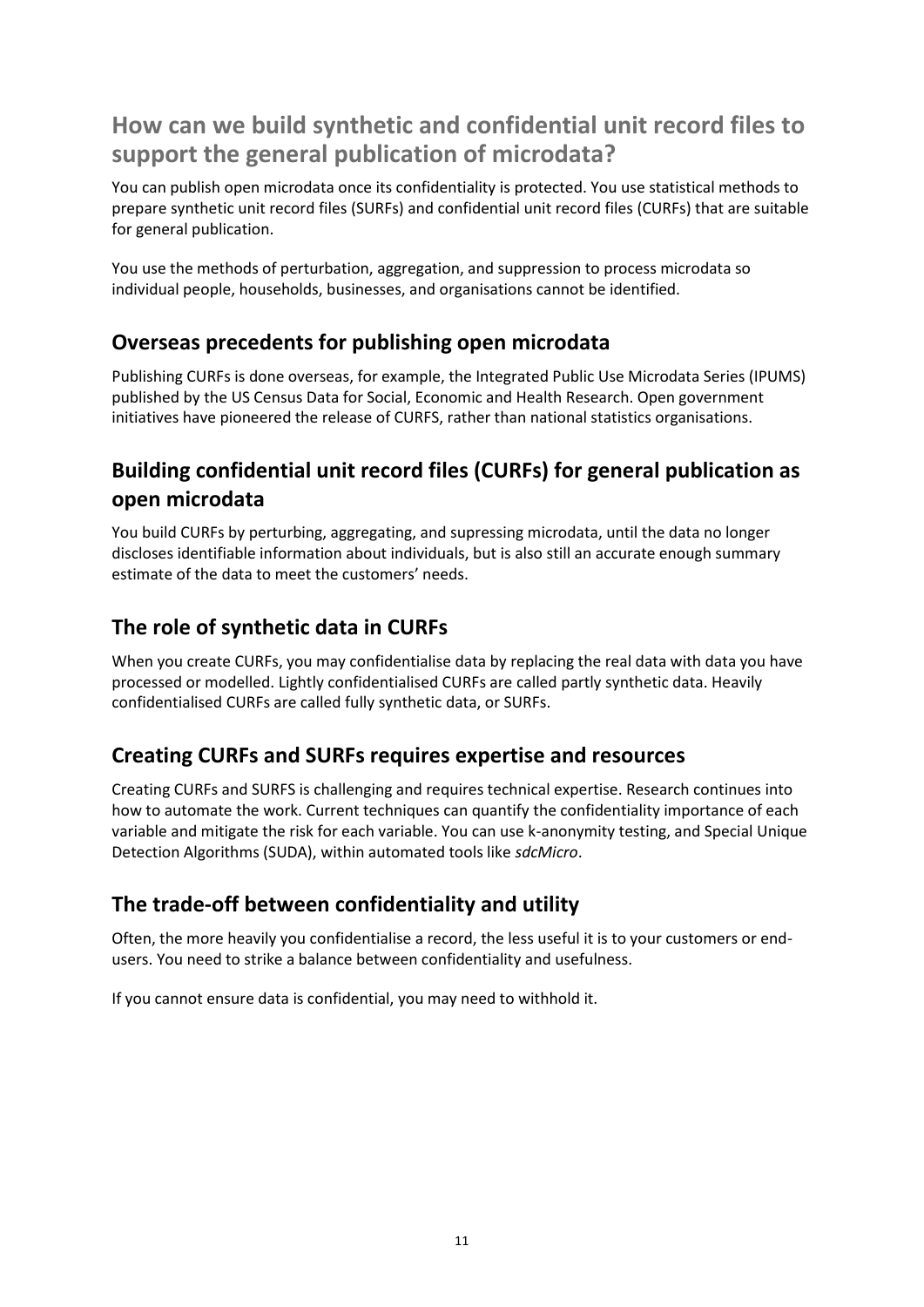## **References**

Future of Privacy Forum (2016). *A visual guide to practical data de-identification.* Retrieved from [https://fpf.org/2016/04/25/a-visual-guide-to-practical-data-de-identification/.](https://fpf.org/2016/04/25/a-visual-guide-to-practical-data-de-identification/)

ICT.govt.nz (2011). *New Zealand Data and Information Management Principles*. Retrieved from

[https://www.ict.govt.nz/guidance-and-resources/open-government/new-zealand-data-and](https://www.ict.govt.nz/guidance-and-resources/open-government/new-zealand-data-and-information-management-principles/)[information-management-principles/.](https://www.ict.govt.nz/guidance-and-resources/open-government/new-zealand-data-and-information-management-principles/)

International Statistical Institute (2010). *Declaration on professional ethics*. Retrieved from [https://www.isi-web.org/index.php/news-from-isi/34-professional-ethics/296](https://www.isi-web.org/index.php/news-from-isi/34-professional-ethics/296-declarationprofessionalethics-2010uk) [declarationprofessionalethics-2010uk.](https://www.isi-web.org/index.php/news-from-isi/34-professional-ethics/296-declarationprofessionalethics-2010uk)

National Ethics Advisory Committee (2012) *National Ethics Advisory Committee's Ethical Guidelines for Observational Studies*.

Retrieved from

[https://neac.health.govt.nz/publications-and-resources/neac-publications/streamlined-ethical](https://neac.health.govt.nz/publications-and-resources/neac-publications/streamlined-ethical-guidelines-health-and-disability)[guidelines-health-and-disability.](https://neac.health.govt.nz/publications-and-resources/neac-publications/streamlined-ethical-guidelines-health-and-disability)

OECD (2007) *OECD Glossary of Statistical Terms*. Retrieved from <https://stats.oecd.org/glossary/index.htm>

Open Data Charter (2015). *International Open Data Charter Principles*. Retrieved from [https://opendatacharter.net/principles/.](https://opendatacharter.net/principles/)

Simson Garfinkel, National Institute of Standards and Technology (NIST) (2015). *De-identification of personal information (NISTIR 8053)*. Retrieved from

[https://csrc.nist.gov/publications/detail/nistir/8053/final.](https://csrc.nist.gov/publications/detail/nistir/8053/final)

Privacy Commissioner, Stats NZ (2018). *Principles for the safe and effective use of data and analytics*. Retrieved from [https://www.stats.govt.nz/assets/Uploads/Data-leadership-fact-sheets/Principles-safe-and-](https://www.stats.govt.nz/assets/Uploads/Data-leadership-fact-sheets/Principles-safe-and-effective-data-and-analytics-May-2018.pdf)

[effective-data-and-analytics-May-2018.pdf.](https://www.stats.govt.nz/assets/Uploads/Data-leadership-fact-sheets/Principles-safe-and-effective-data-and-analytics-May-2018.pdf)

Stats NZ (2007). *Principles and protocols for producers of Tier 1 statistics*. Retrieved from [http://archive.stats.govt.nz/about\\_us/who-we-are/home-statisphere/tier-1/principles](http://archive.stats.govt.nz/about_us/who-we-are/home-statisphere/tier-1/principles-protocols.aspx)[protocols.aspx](http://archive.stats.govt.nz/about_us/who-we-are/home-statisphere/tier-1/principles-protocols.aspx)

Stats NZ (2015). *Privacy, security, and confidentiality of information supplied to Statistics NZ*. Retrieved from

[http://archive.stats.govt.nz/about\\_us/legisln-policies-protocols/confidentiality-of-info-supplied-to](http://archive.stats.govt.nz/about_us/legisln-policies-protocols/confidentiality-of-info-supplied-to-snz/safeguarding-confidentiality.aspx)[snz/safeguarding-confidentiality.aspx.](http://archive.stats.govt.nz/about_us/legisln-policies-protocols/confidentiality-of-info-supplied-to-snz/safeguarding-confidentiality.aspx)